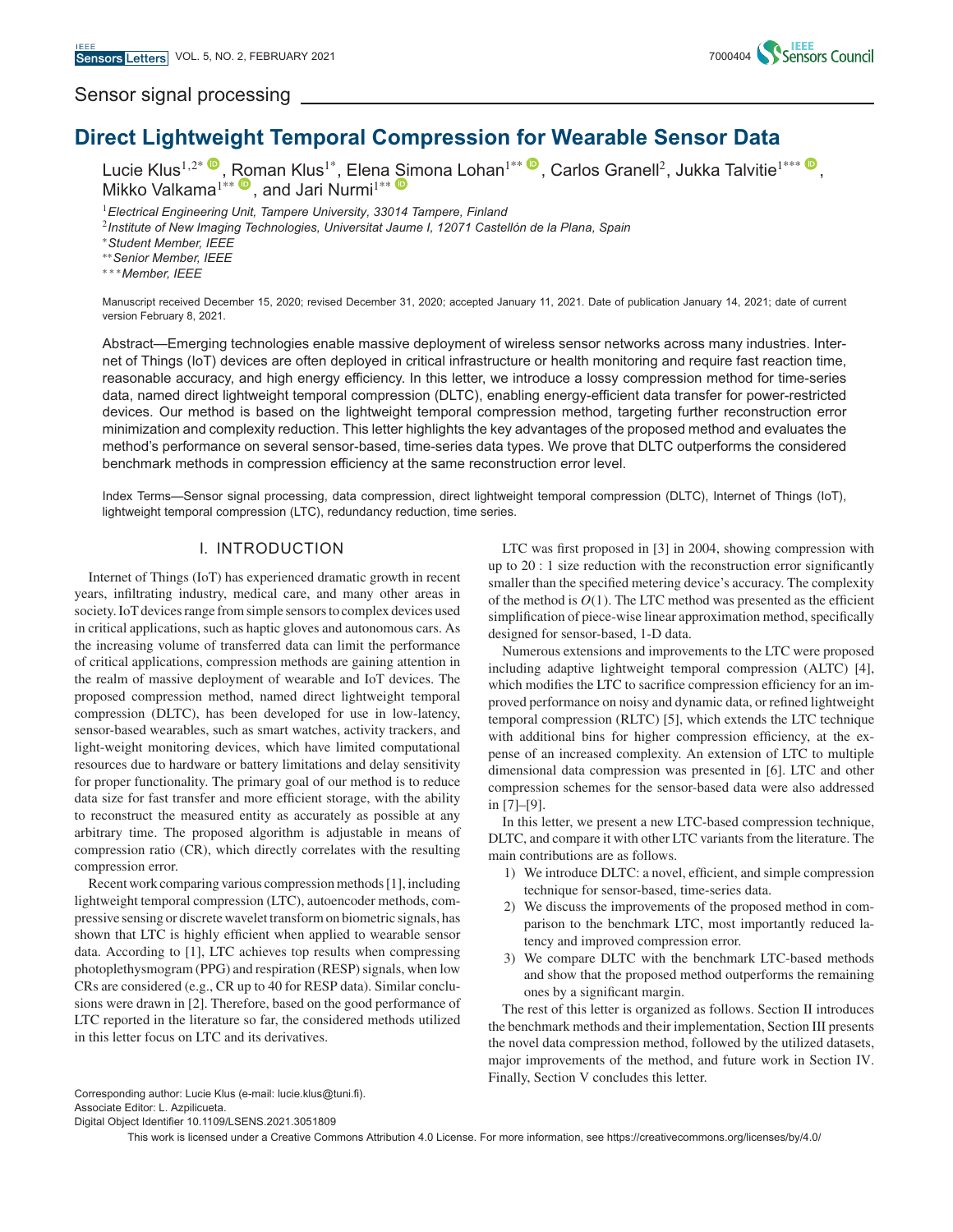

Fig. 1. Block diagram of the LTC algorithm.

## II. BENCHMARK LTC-BASED ALGORITHMS

This section presents the original LTC and the two benchmark LTCbased extensions: RLTC and ALCT. All of these methods, same as proposed DLTC, are designed for time-series, 1-D data such as seismic activity, atmospheric or blood pressure, electric power measurements, temperature, etc.

## *A. Traditional LTC*

LTC implementation in this letter is based on the original implementation proposed in [3]. The initial goal of this method is to compress 1-D sensor-based, environmental data prior to transmission while focusing on computational simplicity. Subsequent application of this method in a variety of letters [1], [4], [6], [8], [10] has determined the suitability of LTC for sensor-based data compression in general. LTC has a single parameter δ, which is added and subtracted from *y*-axis coordinate of each sample to create a tolerance interval ( $\delta$ -range). The  $\delta$  parameter defines the tradeoff between the maximum error caused by the lossy compression and the achievable data size reduction. The algorithm is briefly described in the following paragraph and depicted in Fig. 1. The pseudocode and the guide for the LTC implementation can be found in [2]–[4], [6], and [10].

After defining the  $\delta$  parameter, the first sample's coordinates from the time-series we want to compress are set as the first origin point, and two lines called upper and lower bound are created. Upper bound intersects the origin point and the  $\delta$ -distance above the second sample. Similarly, lower bound line is created by intersecting the origin point and  $\delta$ -distance below the second sample. The following sample is loaded, and if its δ-range is not within valid upper and lower bounds, cutoff is initiated. The current origin point is added to the output sequence. The new origin point is calculated, as a mean between upper and lower bounds at last in-bound sample's *x*-coordinate. The cutoff is finalized by creating new upper and lower bounds between the newly created origin point and the  $\delta$ -range of the out-of-bound's sample. If the new sample's  $δ$ -range is found at least partially within bounds, the algorithm adjusts bounds according to Fig. 1. If the  $\delta$ -range ends above lower bound, the new lower bound is created by intersecting the valid origin point and the minimum of the  $\delta$ -range. The upper bound is checked similarly, after which the next sample is considered.

#### *B. Refined Lightweight Temporal Compression*

The RLTC, introduced and evaluated in [5], further extends the idea of its predecessor. The approach and the algorithm enhance the traditional LTC by introducing multiple bounds to increase the search space of the method. The complexity of the method is increased from  $O(1)$  to  $O(n)$ , where *n* represents the number of considered bounds. In case  $n = 1$ , the method is equivalent to LTC. The letter compares the



Fig. 2. Block diagram of the DLTC algorithm.

RLTC to LTC in terms of CRs under the same size of parameter  $\delta$ , and in terms of energy consumption in an IoT device under the assumption of periodic data transfer. We choose this method for comparison, as the creators claim it outperforms LTC in the terms listed above. The algorithm implementation is as presented in [5].

#### *C. Adaptive Lightweight Temporal Compression*

ALTC, proposed in [4], adjusts the original method to better represent the noise within the data while keeping the complexity at *O*(1). In the letter, the authors utilize lossless differential pulse code modulation to further reduce the size of the data, which is not considered in this work for fair evaluation of all considered methods. The authors adjust LTC in the cutoff phase, where instead of adding only the origin point to the output file, they add the origin as well as the current (out of bound) sample there. The new origin point is still created at the last valid sample's *x*-axis value in between the upper and lower bounds, and the new bounds are created using the current sample. The algorithm was recreated using the pseudocode presented in [4].

## III. NOVEL DLTC

The term "direct" in DLTC was chosen to express the straightforward approach of the proposed algorithm with complexity *O*(1). The main objective of this method is to further reduce the number of operations by the algorithm, minimize the reconstruction error, and avoid the generation of the data points that were not present in the original set. The following paragraphs briefly describe the algorithm (see Fig. 2), followed by more thorough mathematical explanation (see Fig. 3) and then highlight the key differences with LTC.

After defining the  $\delta$  parameter, the first sample's coordinates are set as the first origin point and are added to the output sequence. Two lines called upper and lower bound are created. Upper bound intersects the origin point and the  $\delta$ -distance above the second sample. Similarly, lower bound line is created by intersecting the origin point and  $\delta$ distance below the second sample. If the following sample is not within valid upper and lower bounds, cutoff is initiated. The last sample found within bounds is set as new origin point and is immediately added to the output sequence. The cutoff is finalized by creating new upper and lower bounds between the new origin point and the  $\delta$ -range of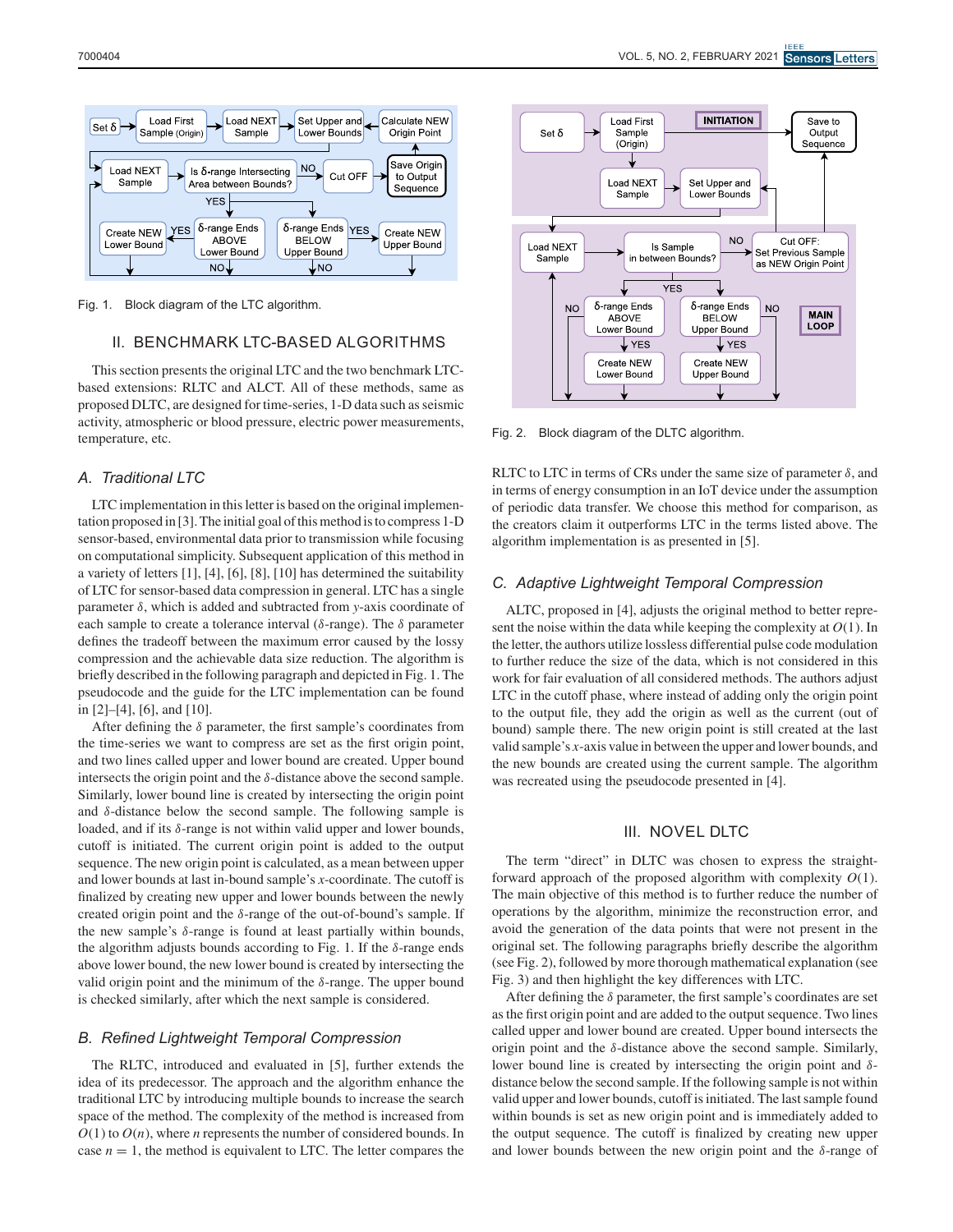

Fig. 3. DLTC algorithm visualization: First sample is set as first output sample  $Z_j$ . Sample  $S_{i+1}$  is used to create upper  $\overline{u_i}(\cdot)$  and lower  $l_i(\cdot)$ bounds. Sample  $S_{i+2}$  decreases the upper bound to  $\overline{u_{i+1}}(\cdot)$ . Sample  $S_{i+3}$  is out of bounds (left). The new origin point  $Z_{j+1}$  is set, and the whole algorithm is initiated again starting with creating new bounds from  $Z_{j+1}$  (right).

the out-of-bound's sample. If the new sample is found within bounds, the algorithm adjusts bounds according to Fig. 2. If the  $\delta$ -range ends above lower bound, a new lower bound is created by intersecting the valid origin point and the minimum of the  $\delta$ -range. The upper bound is checked similarly, after which the next sample is considered.

Below, we define DLTC algorithm in mathematical expressions. Let  $s = \{S_1, \ldots, S_n\}$  be the input sample sequence, where  $S_i = [x_{s,i}, y_{s,i}],$  $i = 1, \ldots, n$  is the *i*th input sample point, with  $x_{s,i}$  representing the sample index and  $y_{s,i}$  being the measurement value. Similarly, let  $z = \{Z_1, \ldots, Z_m\}$  be the output sample sequence where  $Z_i = [x_{z,i}, y_{z,i}]$ is the *j*th output sample, where  $j = 1, \ldots, m$  while  $m < n$ .

The algorithm is initiated by setting the first input sample  $S_i$  as  $Z_j$  $(Z_1 \triangleq S_1,$  Fig. 3 left, green dot), which is also immediately added to the output set *z*. Next, the upper and lower bounds  $(\overline{u_i}(\cdot)$  and  $\overline{l_i}(\cdot)$ , respectively) are constructed by intersecting  $Z_i$  with  $U_i = [x_{s,i+1},$  $y_{s,i+1} + \delta$  and  $L_i = [x_{s,i+1}, y_{s,i+1} - \delta]$ .

The rest of the algorithm is operated per-sample in iterative fashion as follows. Based on the next  $(S_{i+2})$  sample, adequate *U* and *L* points are created  $(U_{i+1} = [x_{U,i+1}, y_{U,i+1}] = [x_{s,i+2}, y_{s,i+2} + \delta]$  and  $L_{i+1} = [x_{L,i+1}, y_{L,i+1}] = [x_{s,i+2}, y_{s,i+2} - \delta]).$ 

If  $\overline{l_i}(x_{s,i+2}) \leq y_{s,i+2} \leq \overline{u_i}(x_{s,i+2})$ , the new bounds are created as follows. If  $y_{U,i+1} \leq \overline{u_i}(x_{s,i+2})$ , the new upper bound  $\overline{u_{i+1}}(\cdot)$  is created by intersecting  $Z_j$  and  $U_{i+1}$ . Otherwise, the upper bound remains unchanged. If  $y_{L,i+1} \geq \overline{l_i}(x_{s,i+2})$ , the new lower bound  $\overline{l_{i+1}}(\cdot)$  is created by intersecting  $Z_i$  and  $L_{i+1}$ . Otherwise, the lower bound remains unchanged.

Alternatively, if  $y_{s,i+2} < \overline{l_i}(x_{s,i+2})$  or  $y_{s,i+2} > \overline{u_i}(x_{s,i+2})$ , cutoff is initiated (Fig. 3 left, red dot representing sample  $S_{i+3}$ ). The new initial point  $Z_{i+1}$  is created as the last valid sample and is immediately added to the output set*z* (Fig. 3 right, green dot). New set of bounds is created by intersecting the  $Z_{j+1}$  and the adequate *U* and *L* points of the sample found out of bounds  $(U_{i+3}$  and  $L_{i+3}$  of sample  $S_{i+4}$ ).

As the purpose of LTC-based algorithms is to compress linear trends within the data, their reconstruction  $r = \{R_1, \ldots, R_n\}$  is realized by pair-wise first-order polynomial interpolation of the compressed data *z* at every original sample instance *xs*,*<sup>i</sup>*.

In the following, we highlight the main *differences* between DLTC and LTC.

- 1) The initial points *Z* are added to the output set *z* immediately after their assignment.
- 2) The cutoff is realized after the considered sample itself does not belong to the area between bounds, not considering the *U* and *L* points around it, as the effect of  $\delta$  parameter is already applied through the degree of upper and lower bounds (higher  $\delta$  corresponds to the wider bounds).

3) Initial points are assigned at the coordinates of the last sample within bounds instead of interpolating between bounds.

The summary of the key *advantages* of DLTC over the other LTC variants is listed as follows (based on the differences above).

- 1) Due to the difference 1), the compression method's *latency is significantly reduced*, as each sample is immediately evaluated and in case of *Z*-assignment, immediately transmitted. The mean latency reduction  $\Delta L$  can be estimated as  $\Delta L = \text{CR} \cdot \mu_{s,x}$ , where CR is the compression ratio of the method and  $\mu_{s,x}$  is the mean sampling interval of the input data *s*.
- 2) The proposed method does not duplicate the error margin at every sample [see difference 2)]; therefore, the error and the degree of compression are suppressed at the same  $\delta$  level compared to the other methods. Due to this fact, the *compression error is lower and more stable*.
- 3) As DLTC does not produce any artificial data points [all samples from output set of data *z* belong to the input set of data *s* as well, see difference 3)], DLTC can be utilized as an efficient compression method, as well as *data-adaptive redundancy reduction technique*.
- 4) The method reduces the number of algebraic operations at each iteration of the algorithm. As a result, DLTC further *reduces the required energy and memory usage* during compression.

## IV. DATA AND RESULTS

#### *A. Dataset Description and Evaluation Metrics*

The PPG and atmospheric pressure data were chosen from *An Open Dataset for Human Activity Analysis using Smart Devices* [11] for evaluation. The smartwatch model was the LG Watch Urbane 2 for the collection of the utilized wearable data, including 91 337 PPG heart rate measurements and 14 900 atmospheric pressure measurements.

The experiments were evaluated in MATLAB software, version R2019a, on a laptop computer with Intel Core i7-8750H CPU and 32 GB RAM.

The error of compression is calculated as the percentage root-meansquared error (RMSE)  $[\%] = \sqrt{\frac{1}{N} \sum_{n=1}^{N} [y_{s,n} - y_{r,n}]^2} \cdot \frac{100}{\text{range}(y)}$ , where *ys*,*<sup>n</sup>* and *yr*,*<sup>n</sup>* are *y*-axis values of the original and reconstructed data and range(*y*) is the difference between the maximum and the minimum value of the original data *ys*,*<sup>i</sup>*.

The compression ratio CR represents the ratio between the size of the original data to the size of the compressed data (both in bits) as  $CR = size(s)/size(z)$ .

#### *B. Measurement-Based Results*

The tradeoff achieved between the compression error and the CR between the considered methods is shown in Figs. 4 and 5 for PPG and atmospheric pressure data, respectively. Fig. 4 shows the comparable results between DLTC and RLTC methods for CRs below 10. At higher CRs, however, DLTC outperforms the other methods by a significant margin. Fig. 4 also shows the stability of the DLTC method in terms of error, as RMSE increases smoothly. Fig. 5 shows the results on the atmospheric pressure data. Here, DLTC also outperforms the other methods if the CR values are greater than 10. Both figures show the suitability of the proposed DLTC method, as it provides 33 and 81% higher compression than the original LTC at 2 and 3% RMSE error level, respectively.